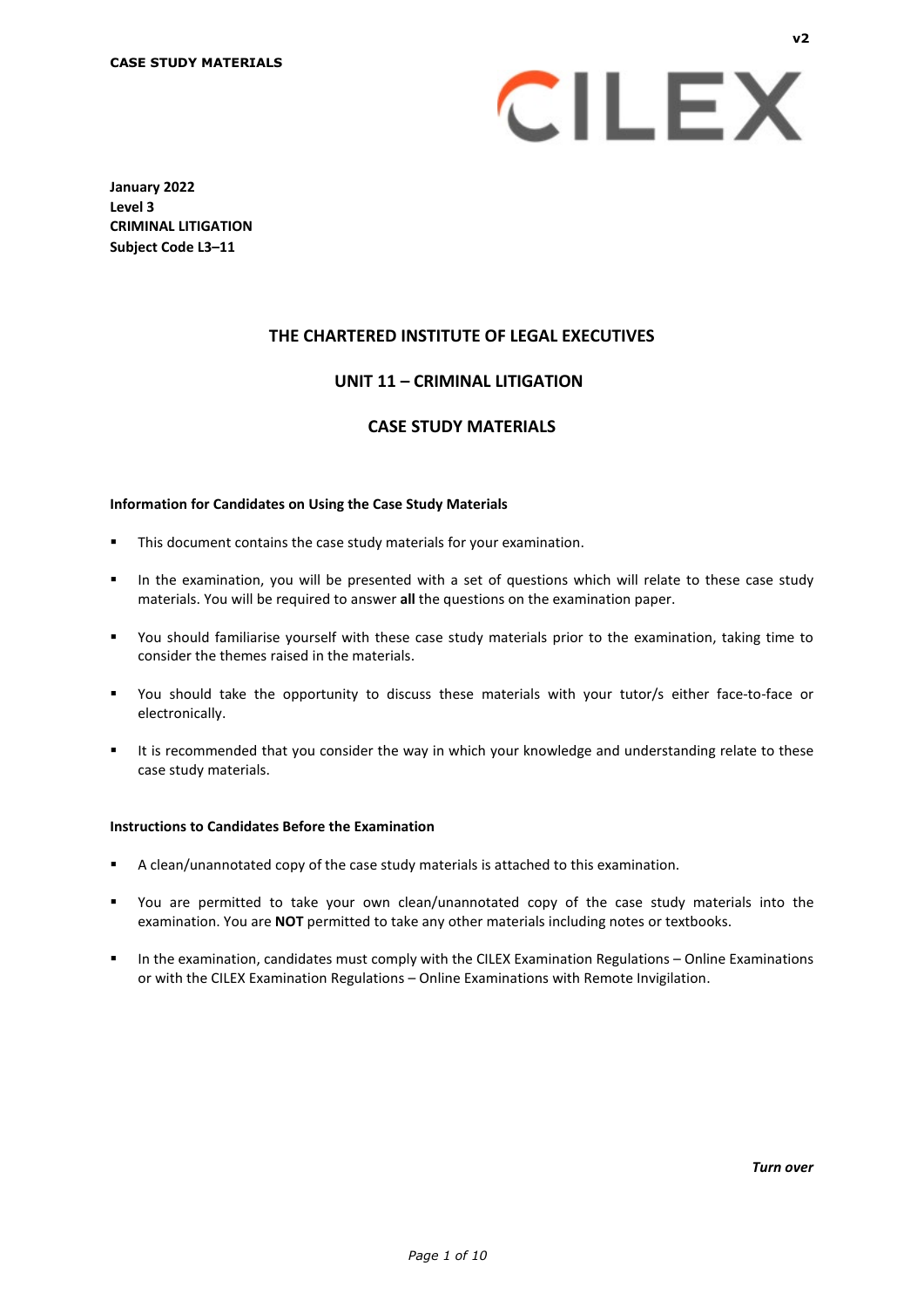# **ADVANCE INSTRUCTIONS TO CANDIDATES**

You are a trainee lawyer working for Li Chen, the lawyer in charge of the Criminal Litigation Department of Kempstons Solicitors, Manor House, Kempston, Bedford, MK42 7AB. You have been asked to review the attached documents:

| Document 1 | Attendance Note - Sean Donnelly re Jonty  |
|------------|-------------------------------------------|
| Document 2 | Adams Witness Statement – PC Clive Alton  |
| Document 3 | Court Attendance Note - Jonty Adams       |
| Document 4 | Police Station Attendance Note – Maria Wu |
| Document 5 | File Note - Maria Wu                      |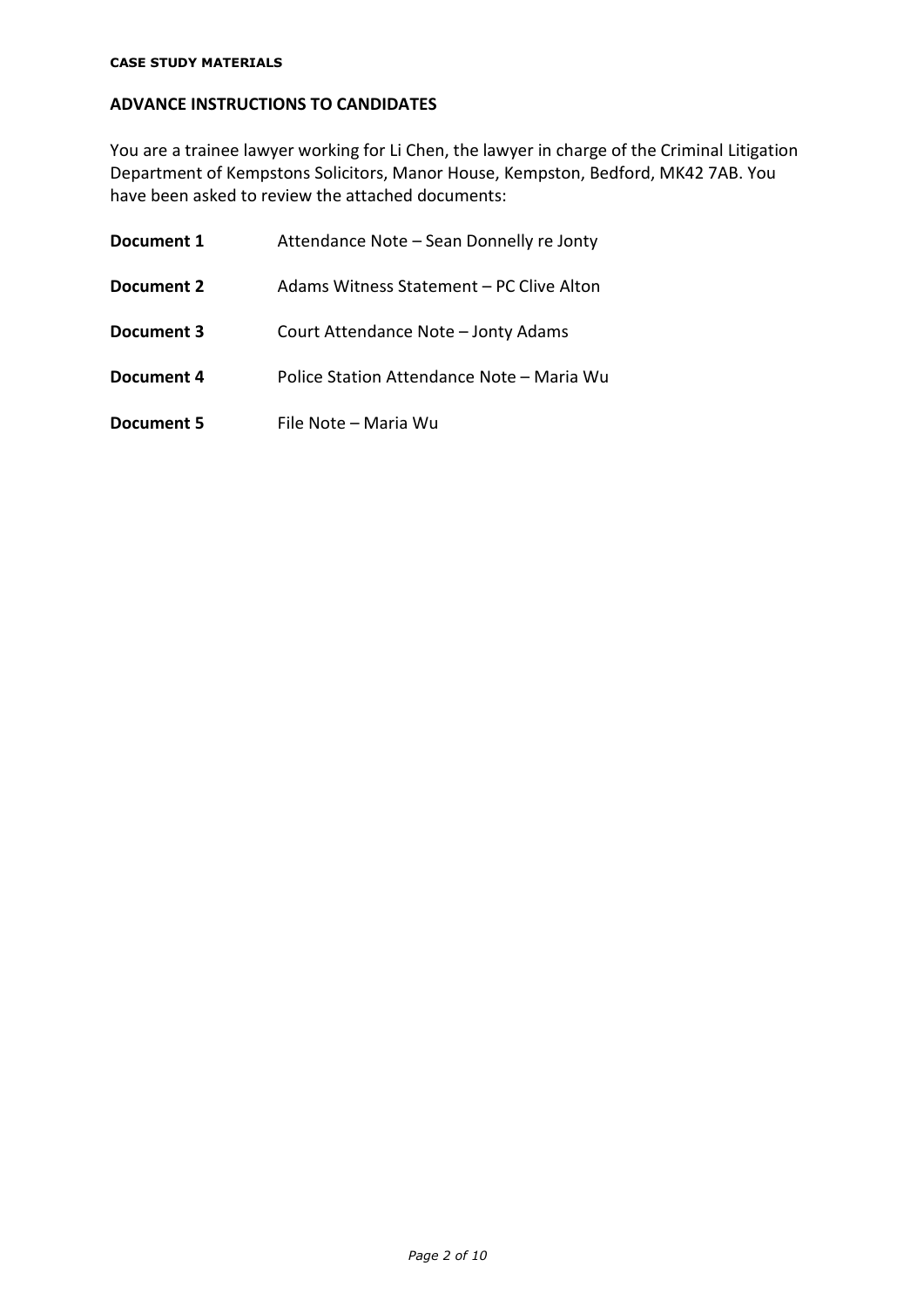#### **ATTENDANCE NOTE – SEAN DONNELLY RE JONTY ADAMS**

| Date:                         | 8 January 2022        |
|-------------------------------|-----------------------|
| Client:                       | Jonty Adams           |
| Matter:                       | Theft                 |
| Attended by:                  | Li Chen - duty lawyer |
| Attendance with               |                       |
| <b>Investigating Officer:</b> | 5 units               |

Li Chen was called to attend Jonty Adams at Kempston Police Station. Upon arrival, she spoke to the custody officer and asked to consult the custody record.

She then asked to speak with the Investigating Officer.

## **Attending the Investigating Officer, Sean Donnelly, who confirmed as follows:**

The charge sheet details one charge of theft from a person of items to the value of £3,500, on 8 January 2022 in Central Park, Kempston.

The circumstances of the offence are that the complainant, Sajeda Shah, was attending the multi-cultural festival in Central Park, Kempston on 8 January 2022 when her bag was stolen. PC Alton arrested Jonty Adams on suspicion of the theft.

There is a statement from Sajeda Shah to the effect that she was attending the multicultural festival in Central Park to support and photograph the community event. Sajeda is a keen amateur photographer. At approximately 3.30pm while Sajeda was sitting at a picnic table feeding her young daughter, Sajeda's bag was snatched. Sajeda states that her daughter's pushchair was next to the picnic bench, with Sajeda's bag placed in the seat of the pushchair while her daughter was sitting on her lap. Sajeda states that two young men ran up at some speed and one of them grabbed the bag and ran off with it. Sajeda was unable to chase the assailants due to having her daughter on her lap.

Sajeda provided a brief description of one of the assailants as male, between 17 and 20 years old, white, approximately 6 feet tall, and wearing dark coloured clothing and a baseball cap. She was unable to provide a description of the second assailant as she did not get a good enough sighting. She was not able to say which one of them took the bag as it all happened so fast.

The bag contained a nearly new Apple iPhone 12, a Nintendo Switch, a purse containing £50 cash and a Nikon camera. The bag also contained a few low value items including a compact mirror. The value of the theft is approximately £3,500.

There is a statement from PC Sally Lund who attended the incident and took a statement from Sajeda Shah. There were no other eye witnesses to the incident. PC Sally Lund radioed through the description of the assailant.

Jonty Adams was arrested on suspicion of the theft and there is a statement from the arresting officer, PC Clive Alton.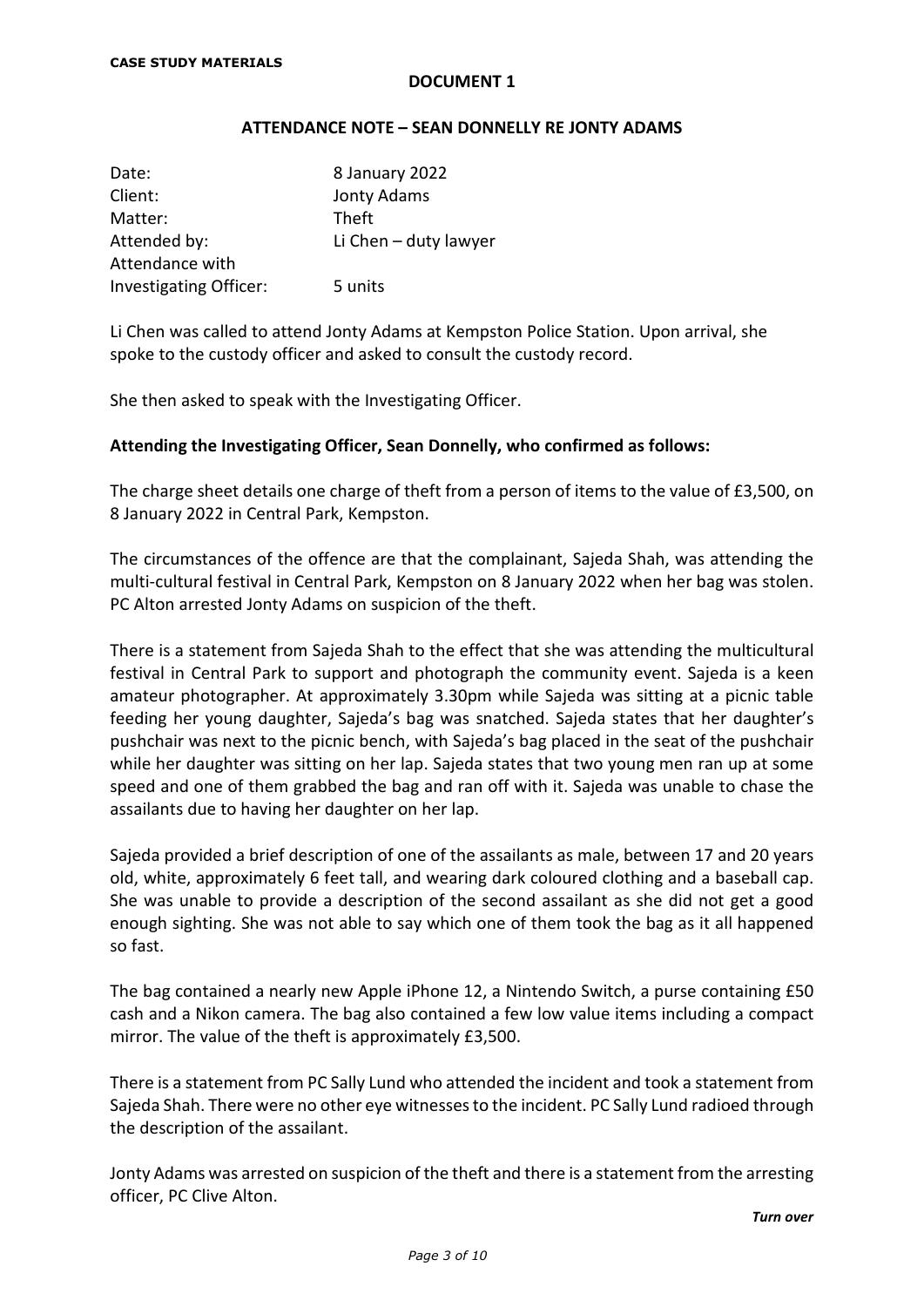#### **CASE STUDY MATERIALS**

Police carried out a search of the local area and recovered a bag from a rubbish bin near the entrance to the park matching the description of the stolen bag. The bag has since been identified as belonging to Sajeda Shah. The bag contained only an empty purse and a compact mirror. The bag was sent for forensic analysis as the compact mirror appeared to have a clear fingerprint on it.

Jonty Adams was interviewed under caution at Kempston Police Station and he gave a 'no comment' interview. Fingerprints were taken from Jonty Adams. Items found on Jonty Adams' person when he was arrested include an Apple iPhone 12, which on investigation was confirmed to belong to Jonty and £50 in cash.

Jonty was released on bail, with the condition not to enter Central Park.

## **Jonty Adams has no previous convictions.**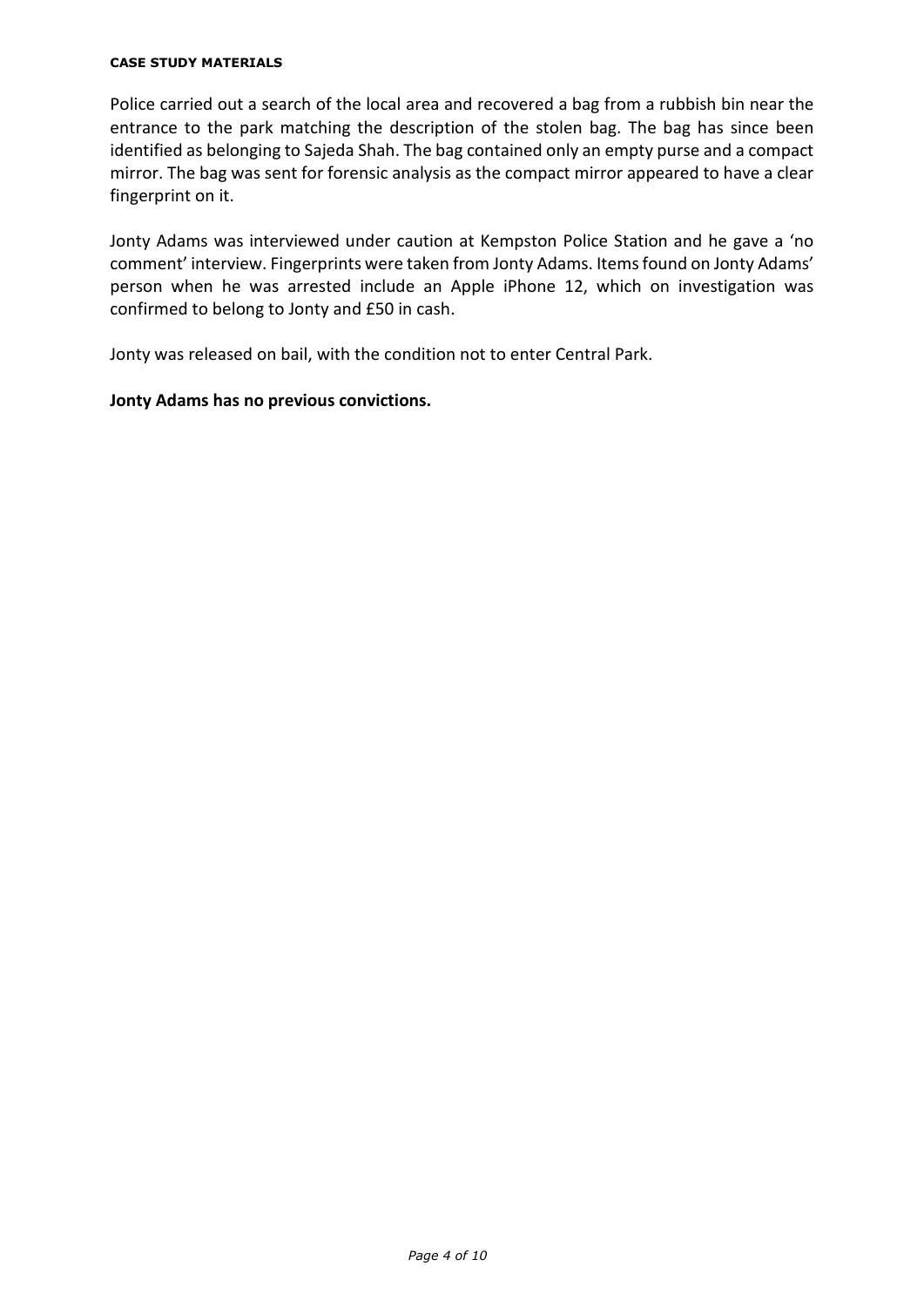#### **WITNESS STATEMENT PC CLIVE ALTON**

WITNESS STATEMENT: (CJ Act 1967, s.9; MC Act 1980, s.5A(3)(a) and s.5B; Crim PR, Part 27)

| Statement of:                | <b>PC Clive Alton</b>                           |
|------------------------------|-------------------------------------------------|
| Address:                     | Kempston Police Station, Bedfordshire, MK22 5PU |
| Age / Date of Birth: Over 18 |                                                 |
| Occupation:                  | <b>Police Constable</b>                         |

Who states:

This statement (consisting of 1 page(s) signed by me) is true to the best of my knowledge and belief and I make it knowing that, if it is tendered in evidence, I shall be liable to prosecution if I have wilfully stated in it anything which I know to be false or do not believe to be true.

Dated: 8 January 2022 **Signed: C Alton** 

On 8 January 2022 I was on duty in Central Park, Kempston. Colleagues and I were policing the multicultural festival. Shortly after 3.45 pm I received information via my radio that two youths had snatched a woman's bag containing an Apple iPhone 12, a Nikon camera, a Nintendo Switch and a purse containing £50 cash. I was also supplied with a description of one of the assailants. The description was of a white male, between 17 and 20 years old, approximately 6 feet tall, and wearing dark coloured clothing and a baseball cap.

At approximately 4.00pm I was patrolling the entrance point to Central Park, which is on South Street. I observed a young male, wearing navy jeans and a black jacket, standing near the entrance gate, and appearing to examine a mobile phone. He seemed anxious and kept looking around. I watched him for a couple of minutes, doing something with the phone. It was a black phone but I could not see the make or model. I thought he was acting a little oddly and so I approached him and asked him what he was doing. He responded "I'm enjoying the festival like everyone else, not that it's any of your business." I then asked for his name and address and when he refused to provide the information, I arrested him on suspicion of theft.

I asked my colleague to search the immediate area while I escorted the young man to the police van. My colleague found a bag in a rubbish bin only metres from where I arrested the young man, who I now know to be Jonty Adams. The bag was later identified to be that belonging to Sajeda Shah, the victim of the theft.

Jonty Adams said nothing further during the arrest.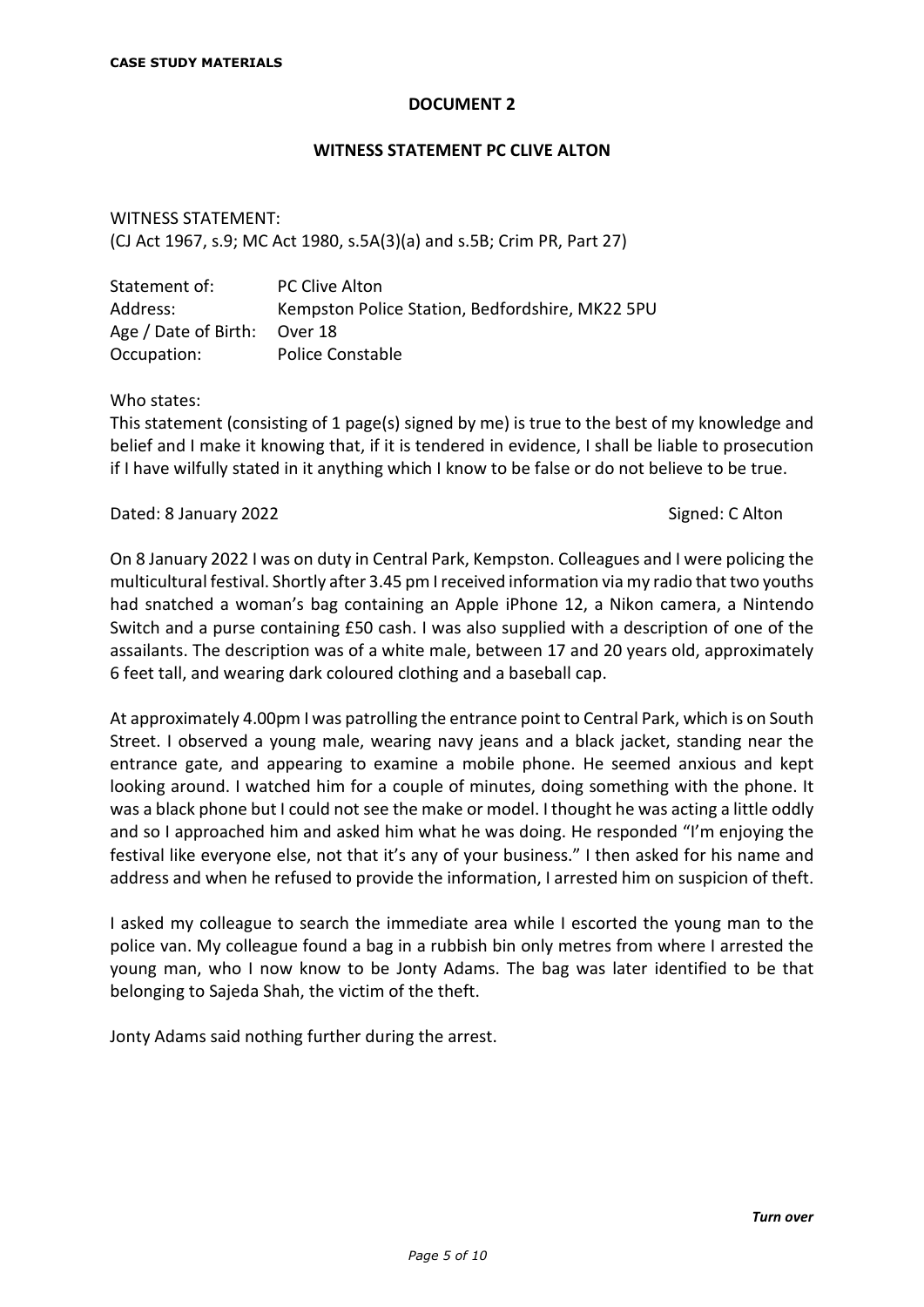# **ATTENDANCE NOTE - JONTY ADAMS**

| Date:        | 19 January 2022                 |
|--------------|---------------------------------|
| Client:      | Jonty Adams                     |
| Matter:      | Theft                           |
| Attended by: | Li Chen $(IC)$ – duty solicitor |
| Attendance:  | 6 units                         |

## **Attending Jonty Adams (DOB: 2 January 2003)**

LC attended upon Jonty Adams at Kempston Magistrates' Court in her role as duty solicitor.

LC discussed the initial details of the prosecution case (IDPC) with Jonty and took instructions from him.

Jonty Adams stated the following:

"I am 19 years old and in the first year of a business degree at the local university. I live close to Central Park in a shared student house. I had gone to the park to see some of the bands as part of the multicultural festival. I had gone with some friends but I lost them after I went looking for a toilet. As I was trying to find my friends again, I saw a local man who lives near me. I only know the man as 'Slash'. He lives a few doors down from our house but he is not a student. He hangs around in the street a lot, hassling students for money for bus fares or for cigarettes. He is quite intimidating. He has a scar across the left side of his face which, he says, is how he came to be called 'Slash'. Me and my friends try to avoid him. He asks for lifts in my car and asks to borrow items from us. He once borrowed my friend's phone to make a call and he didn't return it and then made out he had never had it. He threatened my friend, saying that if he reported it to the police, he would smash the windows of our house, or worse.

On the day of the festival in the park, Slash spotted me before I could avoid him. He had clearly been drinking as he was quite loud and rowdy and slurring his words. He put his arm around me, in a friendly gesture, but he whispered to me that he needed my help. He said he had a knife and that he wasn't afraid to use it if I didn't help him out. Before I could make sense of what was happening, he told me to start running. I instinctively did as he instructed. As we were running, Slash grabbed a bag from a lady's pushchair and shouted at me to keep running. I panicked and ran with him.

We ran to the far side of the park, to a toilet block. Inside the toilets Slash went through the bag, putting some items into his rucksack. He then threw the stolen bag to me and told me to get rid of it. Slash then ran off leaving me with the almost empty bag. I panicked and found the nearest bin and dumped the bag in there. I then stood by the entrance to the park and got my phone out to text my friends to tell them I was going home. As I was texting, a police officer approached me. He asked me what I was doing. I think I was a bit cocky in my reply to him. I had drunk quite a lot of cider throughout the day and I was full of adrenaline after the incident with Slash. I can't recall quite what I said to the officer but I wasn't particularly cooperative. He asked me my name. I panicked as I have not been in trouble with the police before. I stupidly thought that if I evaded his questioning, he would leave me alone. The next thing I know he had handcuffed me and escorted me to a nearby police van.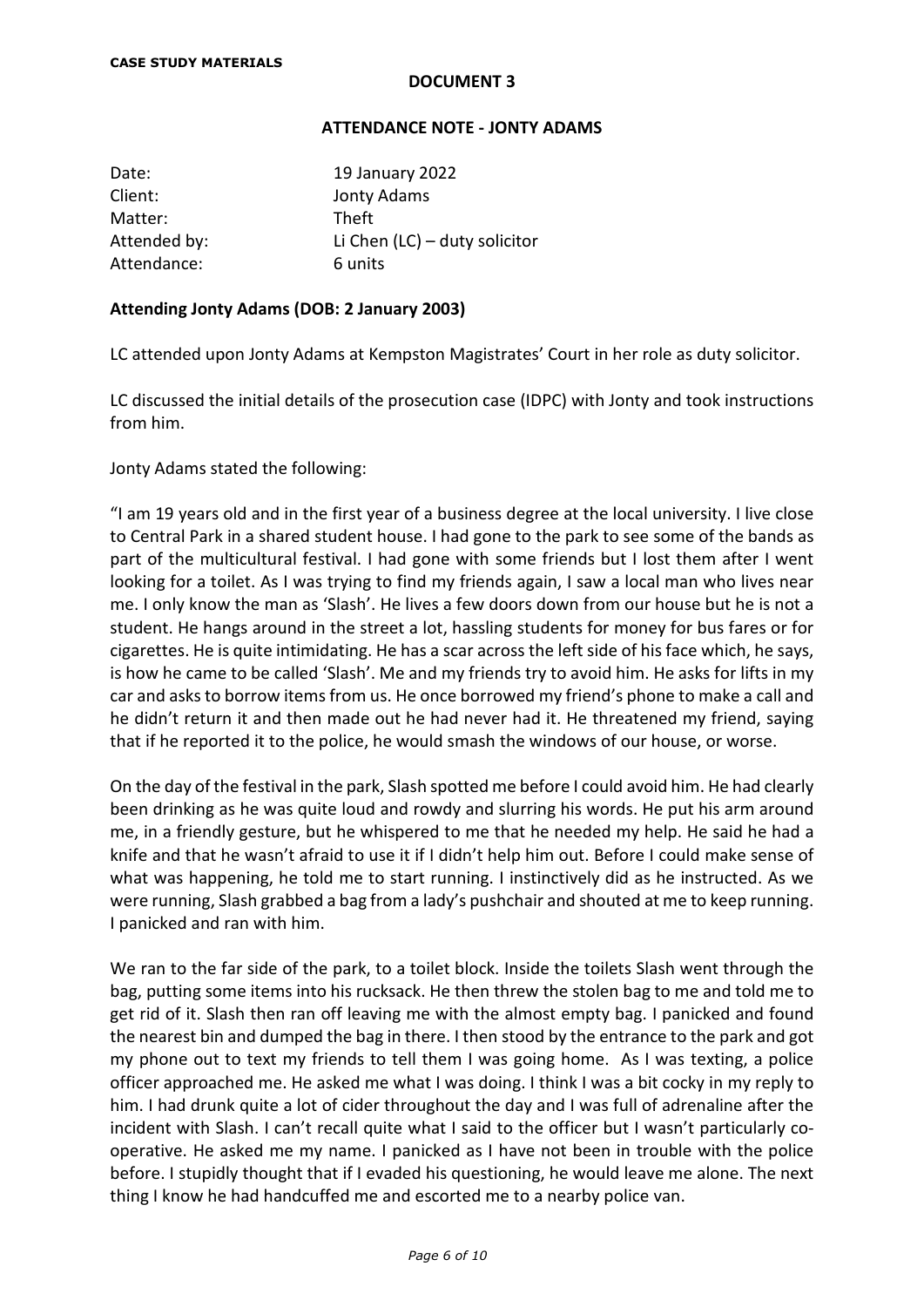#### **CASE STUDY MATERIALS**

I was taken to the police station. They took my phone and my wallet. I was offered a solicitor, but I didn't think I would need one so I declined.

I was interviewed and in the interview the police explained that I had been arrested on suspicion of theft of a bag containing an Apple iPhone 12, a Nintendo Switch and a Nikon camera plus £50 in cash. I knew that Slash had the items and that I had dumped the bag and so I thought it best to say nothing. I expected to be released. The police asked me questions about the incident and told me that an eye witness had described two perpetrators. They asked me for the name of my accomplice. I answered 'no comment' to all of their questions. I felt it best to say nothing. I was worried about naming Slash. I thought if I named him, then he would be sure to come after me. I honestly expected to be released but I was charged with theft and bailed to appear in court today.

I dumped the bag because I was scared that I would be blamed for the theft if I handed it in, as I knew the contents had been taken. I was also scared that Slash would find out that I had not dumped the bag.

I did not have the stolen phone. I had my own phone and I was using it to text my friends to tell then I was going home. The police found £50 in my wallet which was my own money to spend at the festival. It did not come from the stolen bag.

The police took my fingerprints. I refused but they ignored my refusal and took the fingerprints anyway. They manhandled me in doing so – they held my hand down to do it."

Jonty Adams has instructed LC that he intends to plead not guilty to the charge of theft. He claims he did not take the bag and that he was only present at the time of the theft because he was threatened into helping by Slash and his only part in it was to throw the empty bag into the bin.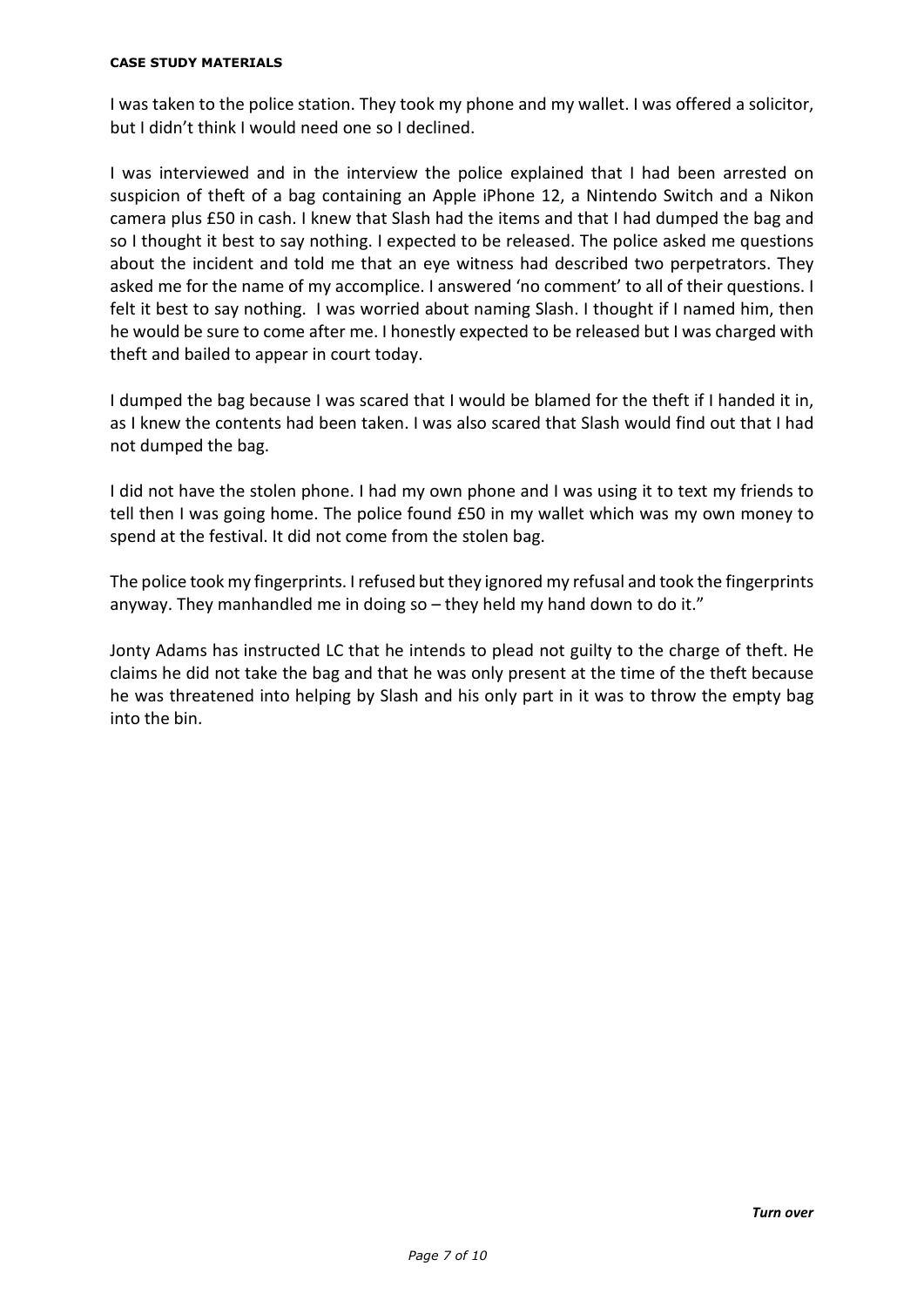### **POLICE STATION ATTENDANCE NOTE – INVESTIGATING OFFICER**

| Date:        | 9 January 2022                                                  |
|--------------|-----------------------------------------------------------------|
| Client:      | Maria Wu                                                        |
| Matter:      | Causing Grievous Bodily Harm with intent contrary to section 18 |
|              | OAPA 1861                                                       |
| Attended by: | Li Chen $(LC)$ – duty solicitor                                 |
| Attendance:  | 4 units                                                         |

LC was called to attend Maria Wu at Kempston Police Station. Upon arrival, LC spoke to the custody officer and asked to consult the custody record.

LC then asked to speak with the Investigating Officer.

# **Attending the Investigating Officer, Molly Granger, who confirmed as follows:**

Yesterday evening, 8 January 2022, at approximately 20:00 hours, our officers were called to an incident in Bar 66, adjacent to Central Park, Kempston after the owner made a 999 call for an ambulance and police assistance following an assault on a customer.

It is alleged that Maria Wu assaulted the victim, Leanna Yang, by kicking her with such force that the victim was rendered unconscious. The victim is currently in Kempston Hospital, in a coma, in a critical condition.

Our officers attended and took statements from witnesses. One eye-witness, Victoria Hogan, gave a statement to the effect that she and her best friend, Leanna Yang, were having a drink in Bar 66, on the edge of Central Park, after having spent the day enjoying the multicultural festival. The two women were laughing and joking about the day's events when the man next to Leanna accidentally knocked her drink over and it spilled on Leanna's jacket. The man proceeded to buy her a new drink and apologise for the damage. Neither Leanna nor Victoria knew the man. As they were talking with the man, a female shouted across the bar, "Leave that man alone, he's with me." Victoria did now know the female but heard Leanna say, "Oh no, it's that crazy woman from my karate school."

Victoria states that the woman, who she now knows to be Maria Wu, ran up to the bar, and barged in between Leanna and the man. She shouted "Back off" to the man and "Leave it to me. That bitch is mine". Maria Wu then got close to Leanna, head-to-head, and there was an exchange of words which I couldn't make out. Maria Wu then turned as if to walk away. I thought that was the end of it but she then turned round, leapt in the air and with a single high kick to Leanna's head, knocked her to the ground. Leanna was unconscious. I screamed and shouted at people to call an ambulance. I didn't notice anything that happened beyond that as I knelt on the ground willing Leanna to wake up.

There is no statement from the victim as she remains in a coma.

Two eye-witnesses provided a description of the assailant and named her as Maria Wu, who they recognised as a door person at the local casino. Police enquiries led to the quick arrest of Maria Wu at approximately 21:00 hours at her place of work, the casino, and she was taken to Kempston Police station where she was detained for questioning.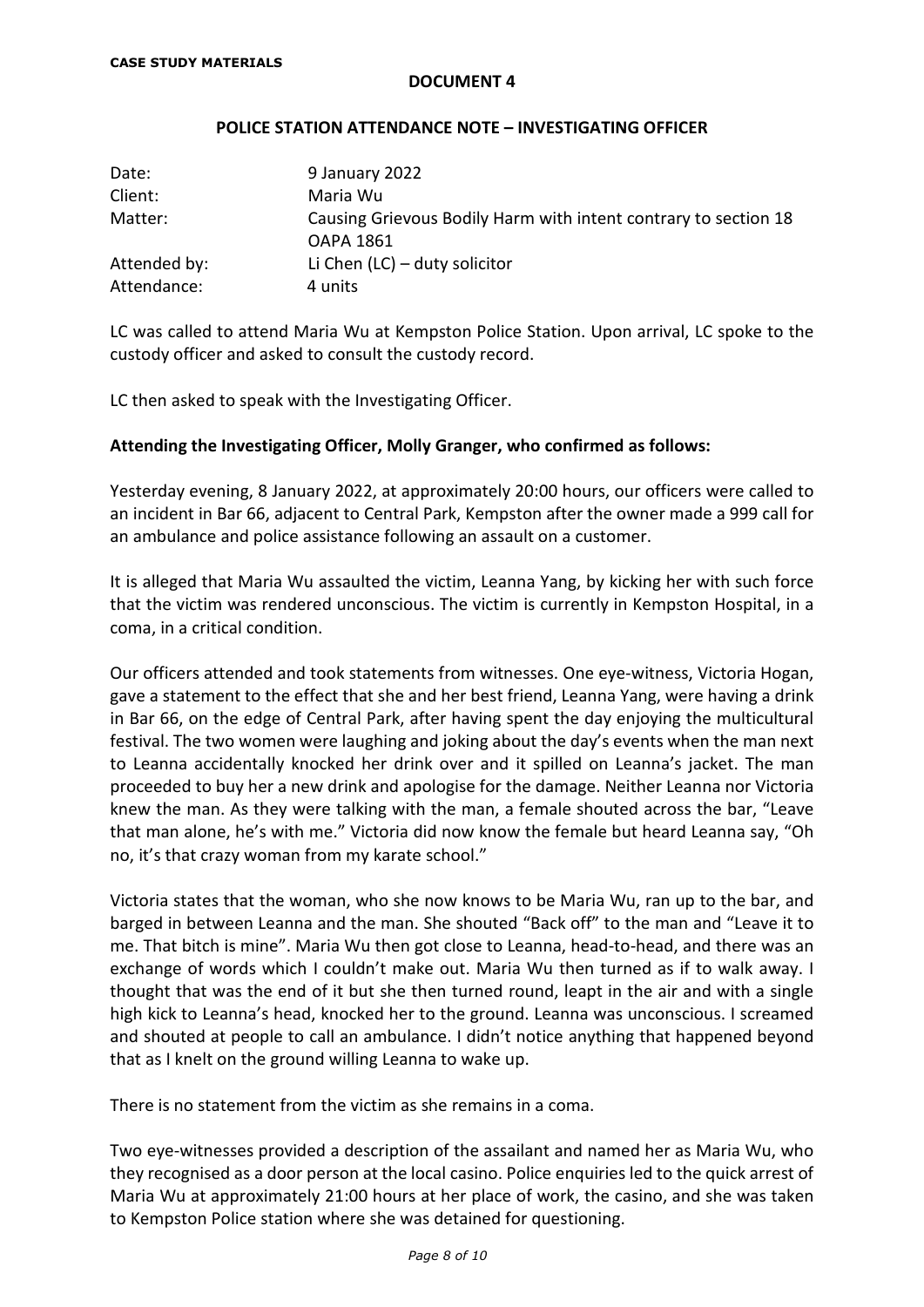#### **CASE STUDY MATERIALS**

#### **Identification Process**

A VIPER identification procedure was carried out and two eye-witnesses picked out Maria Wu in that procedure.

### **Interview under Caution**

LC represented Maria Wu in the interview under caution in which Maria Wu admitted to kicking the victim but denied the offence, claiming that she was acting in self-defence. Maria Wu stated in interview that the victim, Leanna Yang, whispered to her that she was going to "take her down" and that caused Maria Wu to fear that Leanna intended to harm her in some way at that moment. Maria Wu stated Leanna is a black belt in karate and, in the past, she has known Leanna to act in a volatile manner at their karate school.

Maria states that she did not intend to cause any serious harm to Leanna but that she just reacted instantly with a move which is standard karate practice in self-defence.

Maria is due to be released, pending charge, on police bail subject to the following condition:

• residence and curfew (requiring her to be at her home address between the hours of 6.00pm and 6.00am the following morning)

Maria Wu has one previous conviction: Section 39 common assault (31/12/2009)

Maria Wu is 29 years of age (DOB 20/12/1992).

She is employed as a door security officer at a casino. She is a black belt in karate.